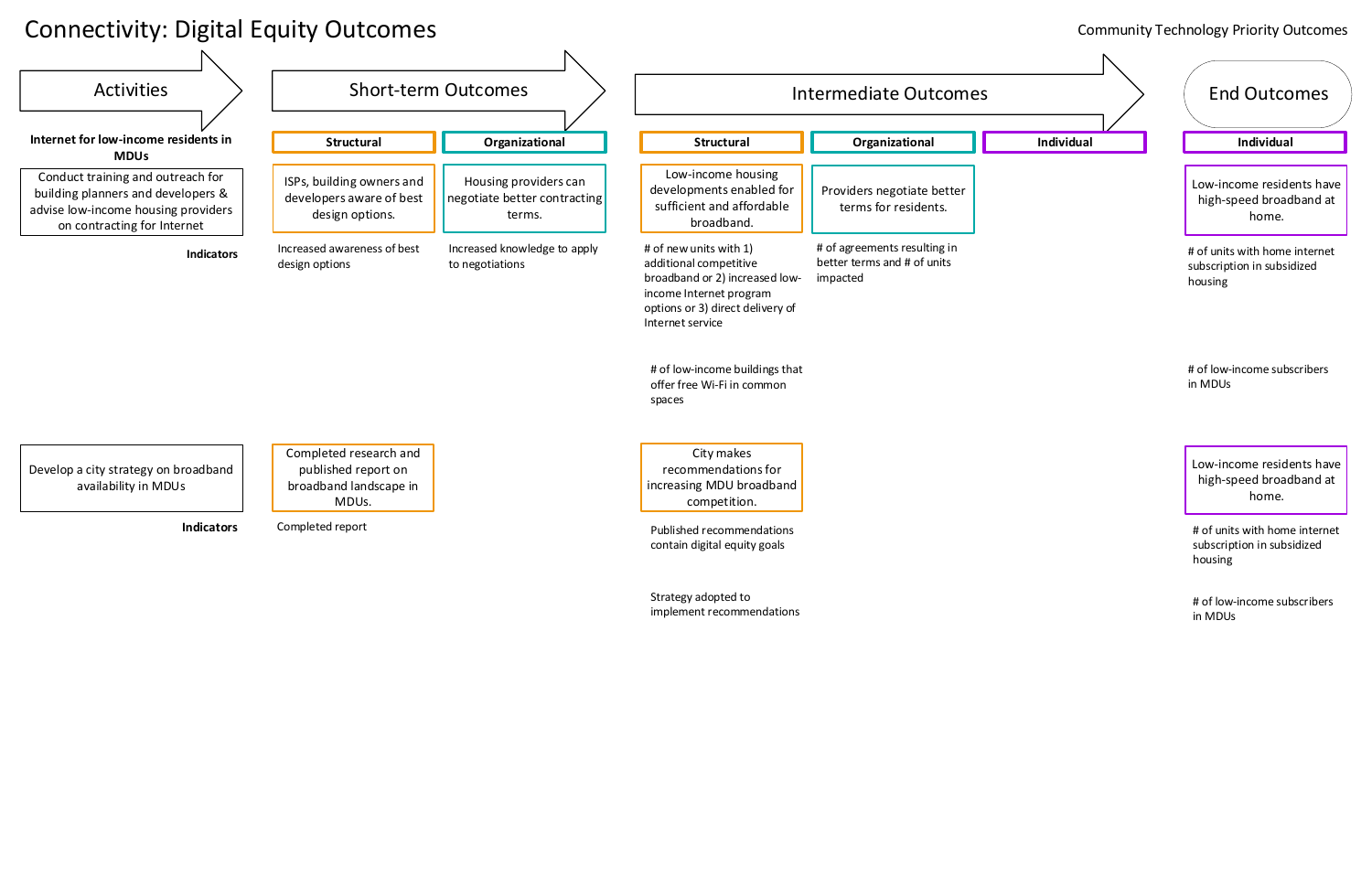## Connectivity: Digital Equity Outcomes

### Community Technology Priority Outcomes

Low-income residents have high-speed broadband through low-income programs.

People aware of and sign up for low-income programs

Awareness of low income programs

# of subscribers of the ISP low-income programs

# of subscribers of subsidized services (SHA, Rapid Rehousing)

# of users of lending programs



% of low-income households signed up for low-income Internet programs

% of low-income households with home Internet

Low-income residents have high-speed broadband through low-income programs.

People aware of and sign up for low-income programs

Awareness of low income programs

# of subscribers of the ISP low-income programs

# of subscribers of subsidized services (SHA, Rapid Rehousing)

# of users of lending programs (SPL)

% of low-income households signed up for low-income Internet programs

% of low-income households with home Internet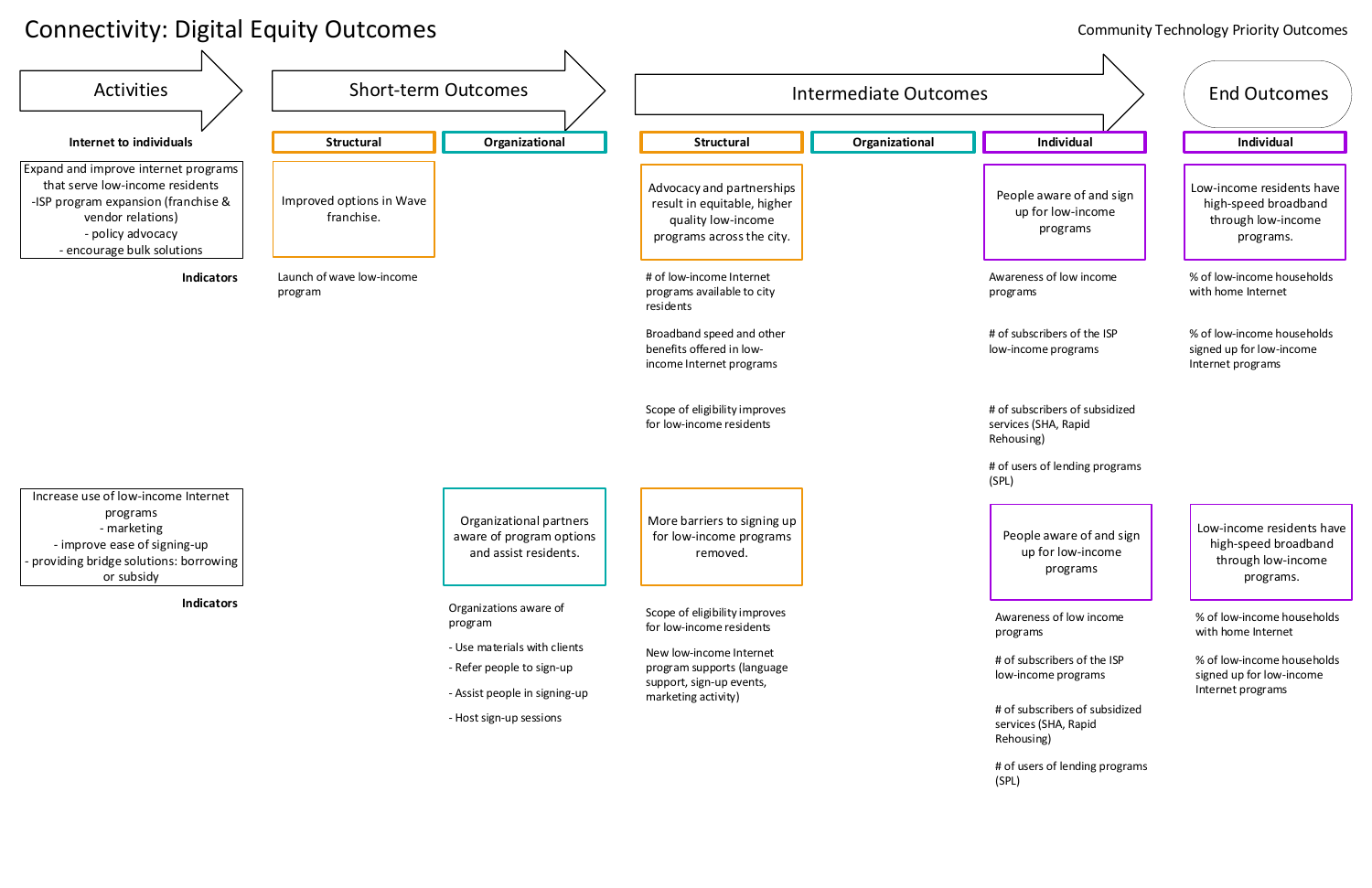Low-income residents are able to meet their needs using free access at public locations.

City of Seattle Digital Equity Initiative

## Connectivity: Digital Equity Outcomes

### Community Technology Priority Outcomes



# of kiosk sessions per month

# of Wi-Fi sessions per month

Accessed the Internet in the past year at a community center, City Hall or other City building

# of devices connecting to Wi-Fi per month

Low-income residents are able to meet their needs using free access at public locations.

# of hours open for internet use - open lab or programming (per year)

Low-income residents are able to meet their needs using free access at public locations.

# of kiosk sessions per month

# of Wi-Fi sessions per month

Accessed the internet in the past year at a community center, City Hall or other City building

# of devices connecting to Wi-Fi per month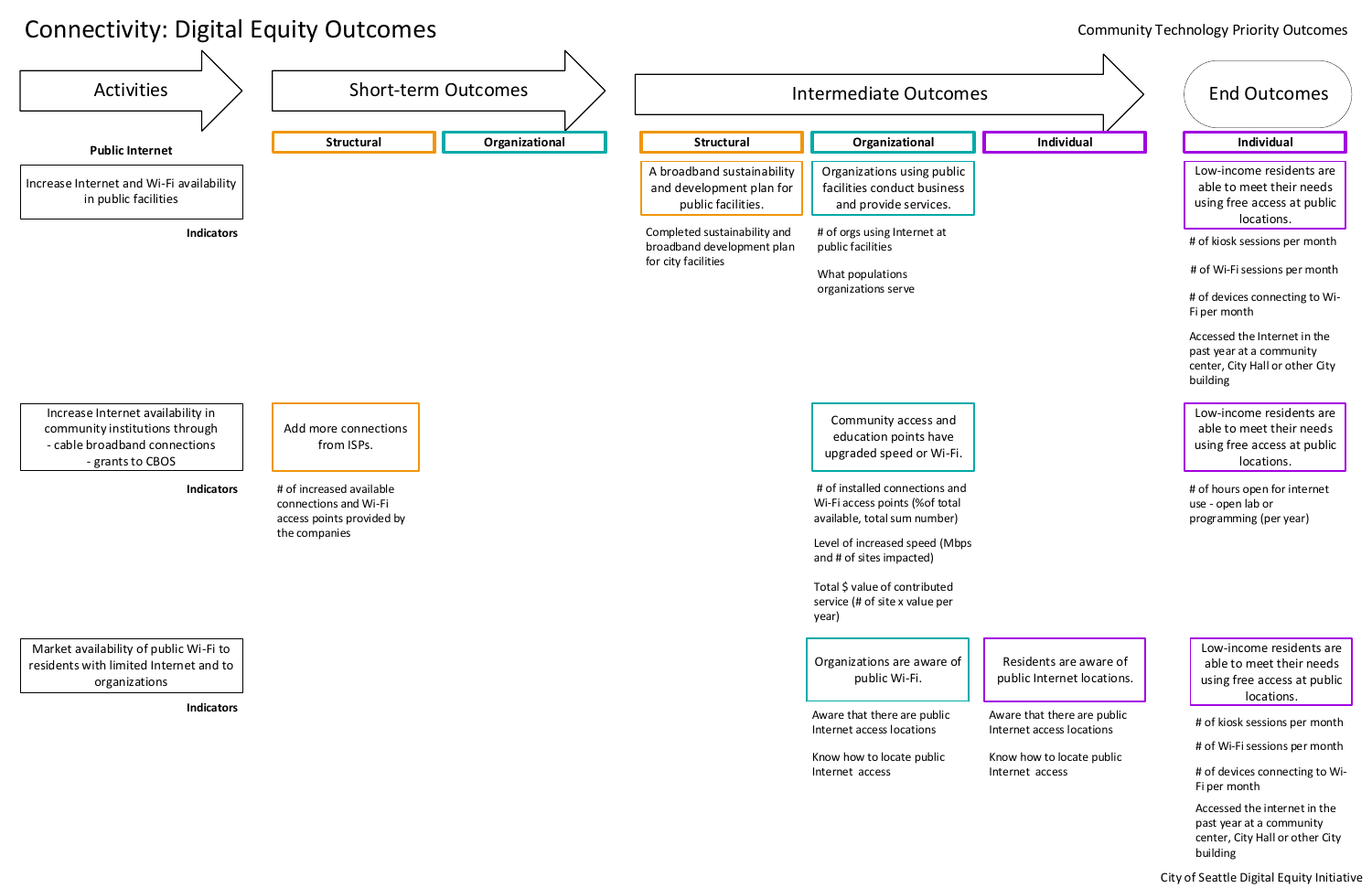Residents are able to obtain appropriate devices.

# Devices and Technical Support: Digital Equity Outcomes

Seattle residents have access to quality devices at community sites and are able to meet their needs.

# of devices distributed per

# of device recipients

# of low-cost device purchases



Able to meet needs using devices at community sites

### Community Technology Priority Outcomes

Organizations provide tech support or refer individuals to support.

Residents have sufficient, quality tech support.

# of people served Did the help received meet needs

Organizations have affordable, sufficient, quality tech support. Where residents go for tech support

Amount spent on tech support

Level of need & cost/affordability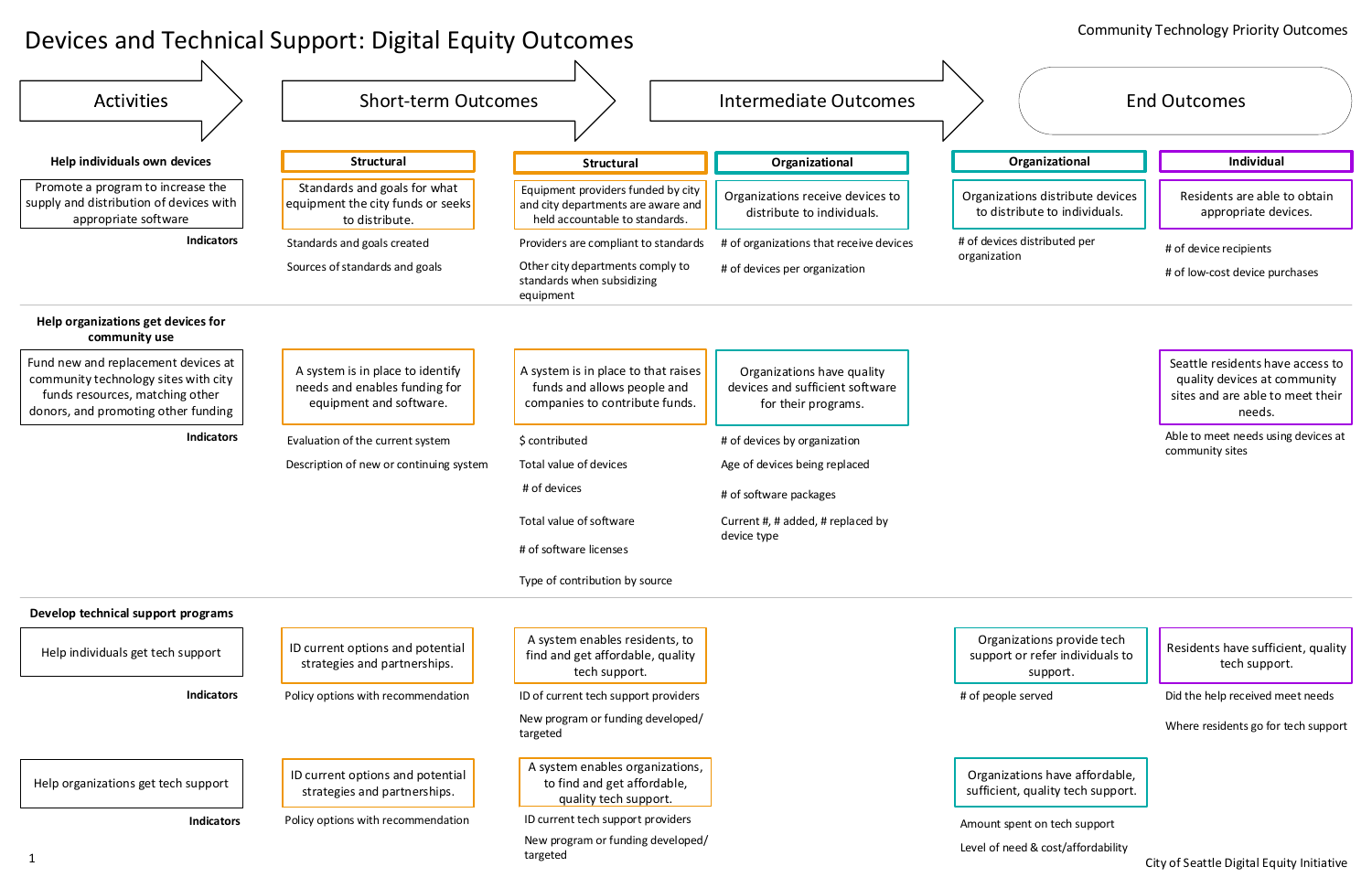# Devices and Technical Support: Digital Equity Outcomes

### Community Technology Priority Outcomes

Programs have current assistive tech and can assist users.

Residents use assistive technology at city and community sites.



Public computers have recommended assistive tech and staff can assist users.

% of locations with recommended tech capacity based on the plan

# of sites/devices with basic capacity and with additional

Trained staff that can provide basic assistance available during service

Residents use assistive technology at city and community sites.

# of assistive technology users

Increase in % of organizations with base level assistive technology

Increase in % of organizations with specialized assistive technology capacity (by type of specialization)

# of uses (sessions) per type of assistive tech

# of staff/volunteer-assisted assistive tech sessions

# of users self-identify as having a disability

Staff successes and barriers with using assistive tech

assistive tech

# of staff/volunteer-assisted assistive tech sessions

# of users self-identify as having a disability

Staff successes and barriers with using assistive tech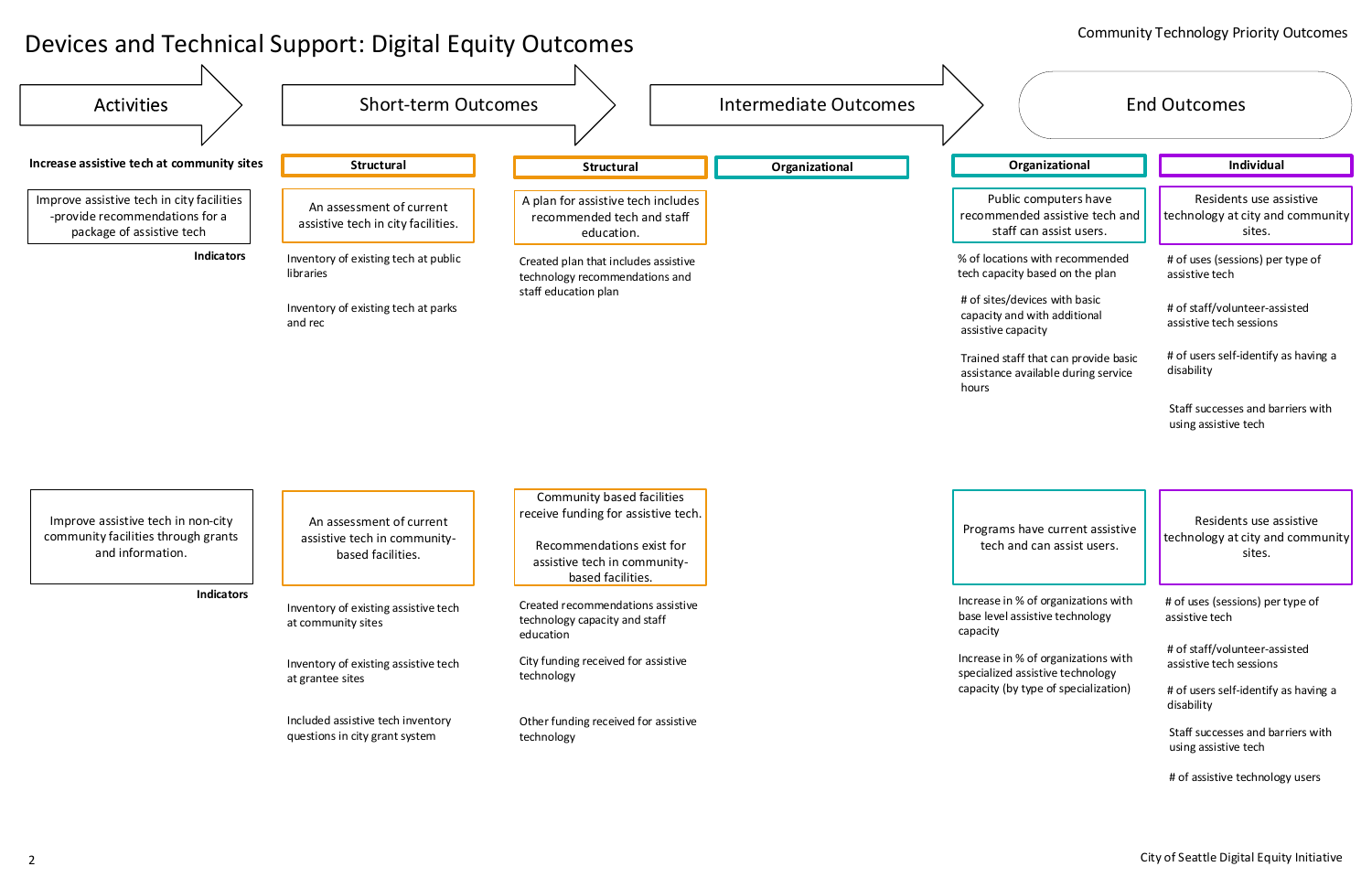# Skills Training: Digital Equity Outcomes



How found training (friend, organizational referral, directory etc)